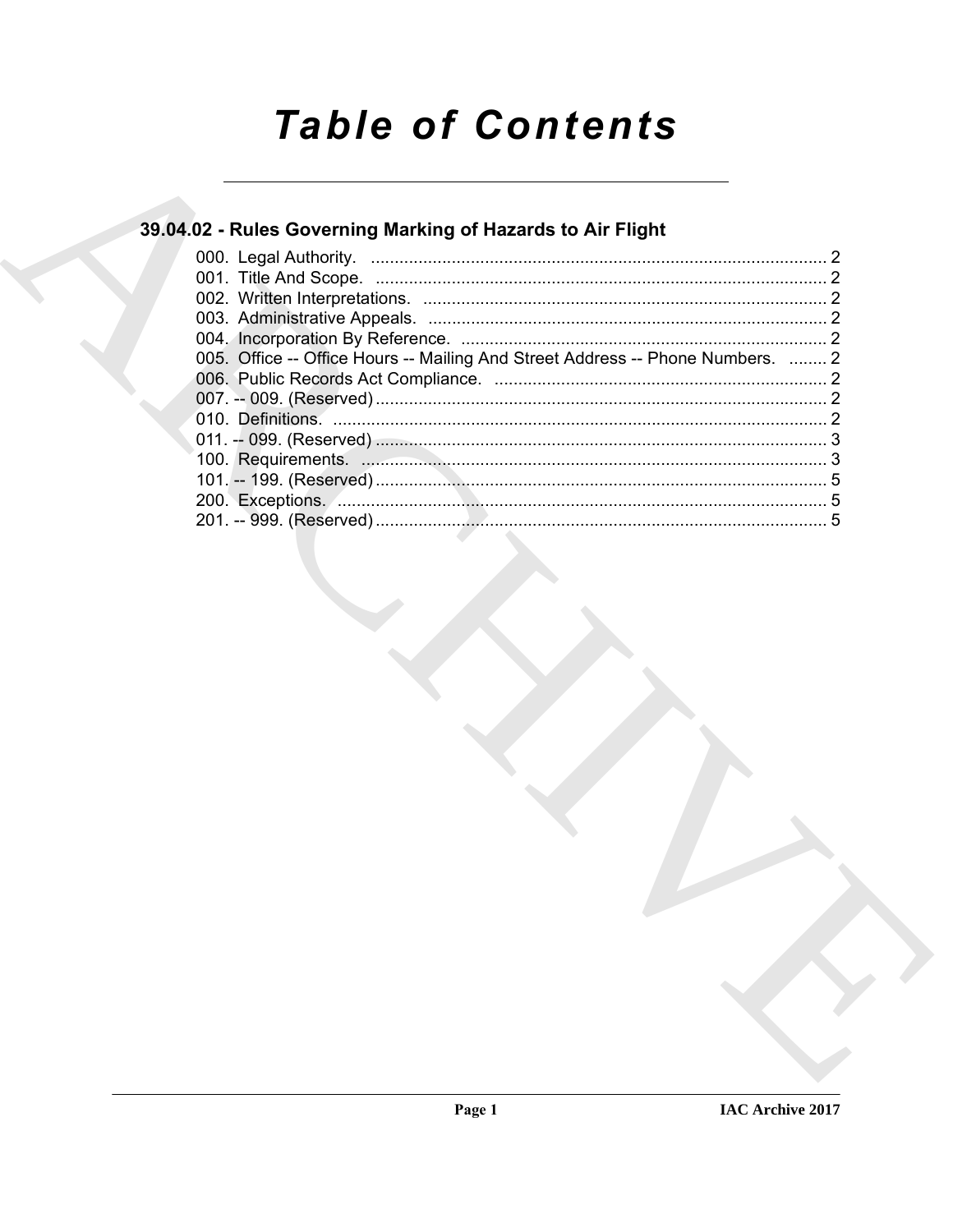#### **IDAPA 39 TITLE 04 CHAPTER 02**

# **39.04.02 - RULES GOVERNING MARKING OF HAZARDS TO AIR FLIGHT**

#### <span id="page-1-1"></span><span id="page-1-0"></span>**000. LEGAL AUTHORITY.**

This rule is adopted under the authority of Section 21-519. (4-4-13)

### <span id="page-1-2"></span>**001. TITLE AND SCOPE.**

**01. Title**. This rule shall be known as IDAPA 39.04.02 "Rules Governing Marking of Hazards to Air Flight," IDAPA 39, Title 04, Chapter 02. (4-11-06)

**02. Scope**. This rule establishes the requirements for marking of hazards to air flight through the airspace of and over the state of Idaho in order to protect and ensure the general public safety, and the safety of persons operating, using or traveling in aircraft pursuant to Section 21-515 through 21-517. Idaho Code. ( persons operating, using or traveling in aircraft pursuant to Section 21-515 through 21-517, Idaho Code.

#### <span id="page-1-3"></span>**002. WRITTEN INTERPRETATIONS.**

There are no written interpretations for this chapter. (4-11-06)

#### <span id="page-1-4"></span>**003. ADMINISTRATIVE APPEALS.**

Administrative appeals under this chapter shall be governed by the rules of administrative procedure of the attorney general, IDAPA 04.11.01. "Idaho Rules of Administrative Procedure of the Attorney General." (4-11-06) general, IDAPA 04.11.01. "Idaho Rules of Administrative Procedure of the Attorney General."

#### <span id="page-1-5"></span>**004. INCORPORATION BY REFERENCE.**

There are no documents incorporated by reference in this chapter. (4-11-06)

#### <span id="page-1-6"></span>**005. OFFICE -- OFFICE HOURS -- MAILING AND STREET ADDRESS -- PHONE NUMBERS.**

33.04.02 - RULES GOVERNING MARKING OF HAZARDS TO AIR FLIGHT<br>
1910. LECAL AUTHORITY.<br>
1911. LECAL AUTHORITY:<br>
1911. THE KAND SCOPE.<br>
1911. THE KAND SCOPE.<br>
1911. THE KAND SCOPE.<br>
1911. THE KAND SCOPE.<br>
1922. The March Scop **01. Street and Mailing Address**. The Idaho Transportation Department maintains a central office in Boise at 3311 W. State Street with a mailing address of P O Box 7129, Boise, ID 83707-1129. The Division of Aeronautics offices are physically located at 3483 Rickenbacker Street, Boise, ID. (4-4-13) Aeronautics offices are physically located at 3483 Rickenbacker Street, Boise, ID.

**02. Office Hours**. Daily office hours are 8 a.m. to 5 p.m. except Saturday, Sunday and state holidays.  $(4-11-06)$ 

**03. Telephone and FAX Numbers**. The Aeronautics offices may be contacted during office hours at  $8775$  or by fax at 208-334-8789. 208-334-8775 or by fax at 208-334-8789.

#### <span id="page-1-7"></span>**006. PUBLIC RECORDS ACT COMPLIANCE.**

All records associated with this chapter are subject to and in compliance with the Idaho Public Records Act, as set forth in Title 74, Chapter 1, Idaho Code. (4-11-06)

### <span id="page-1-8"></span>**007. -- 009. (RESERVED)**

#### <span id="page-1-10"></span><span id="page-1-9"></span>**010. DEFINITIONS.**

<span id="page-1-11"></span>**01. Guyed Tower**. A tower that is supported in whole or in part by guy wires and ground anchors or other means of support besides the superstructure of the tower itself, towers used for military purposes excepted.

 $(4-4-13)$ 

<span id="page-1-12"></span>**02.** Height. The distance measured from the original grade at the base of the tower to the highest point (4-4-13) of the tower.  $(4-4-13)$ 

<span id="page-1-13"></span>**03. Temporary or Permanent Guyed Tower**. A guyed tower erected and standing for any period of time whatsoever. (4-4-13)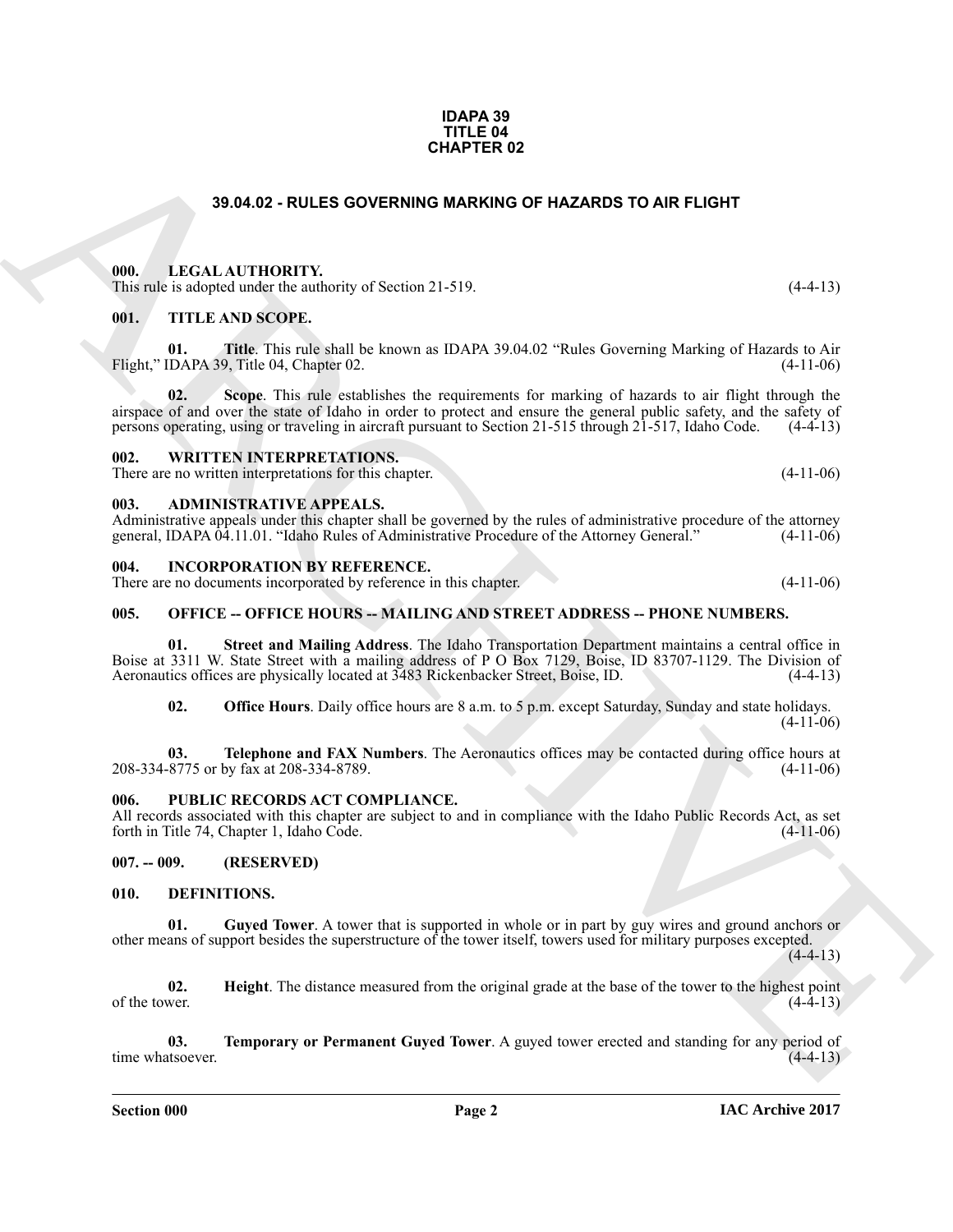<span id="page-2-2"></span>**04. Marking**. Shall include illuminating, painting, lighting, or designating in a manner to be approved by the department.

# <span id="page-2-0"></span>**011. -- 099. (RESERVED)**

## <span id="page-2-5"></span><span id="page-2-3"></span><span id="page-2-1"></span>**100. REQUIREMENTS.**

**01. Hazardous Structures**. Any structure which obstructs the airspace more than two hundred (200) feet above the ground or water level, or at any height near an established airport as defined by Section 21-101(c), Idaho Code, when determined by the Department to be an aviation hazard or a potential aviation hazard, as defined in Section 21-101(n), Idaho Code, to the safe flight of aircraft shall be plainly marked, illuminated, painted, lighted, or designated in a manner approved by the Department.  $(4-4-13)$ designated in a manner approved by the Department.

<span id="page-2-4"></span>**02. Guyed Towers**. Any temporary or permanent guyed tower fifty (50) feet or more in height that is located outside the boundaries of an incorporated city or town on land that is primarily rural or undeveloped or used for agricultural purposes, or that is primarily desert, and where such guyed tower's appearance is not otherwise governed by state or federal law, rule or regulation, shall be lighted, marked and painted or otherwise constructed to be visible in clear air during daylight hours from a distance of not less than two thousand (2,000) feet. (4-4-13)

**a.** Guyed towers shall be painted in seven (7) equal alternating bands of aviation orange and white.<br>
Finating bands shall begin with orange at the top of the tower and end with orange at the base. (4-4-13) Such alternating bands shall begin with orange at the top of the tower and end with orange at the base.

**b.** Guyed towers shall have one flashing obstruction light at the top of the tower. Such light shall meet the technical requirements of medium intensity flashing white obstruction light systems as specified in Federal Aviation Administration Advisory Circular AC 70/7460-1K. (4-4-13)

For guyed towers the surface area under the footprint of the tower and six (6) feet beyond the outer<br>Il have a contrasting appearance with any surrounding vegetation. (4-4-13) tower anchors shall have a contrasting appearance with any surrounding vegetation.

**d.** Guyed towers shall have two (2) marker balls, having a minimum diameter of twenty (20) inches attached to and evenly spaced on each of the outside guy wires. Said spheres to be of the split-sheet, clamp-on type which are to be alternated in two (2) contrasting solid colors of gloss yellow and international orange, and may be constructed of recommended light-weight materials such as fiberglass, aluminum, or foam. (4-4-13) constructed of recommended light-weight materials such as fiberglass, aluminum, or foam.

**e.** Guyed towers shall have a seven (7) foot long safety sleeve colored to contrast with background vegetation at each anchor point and shall extend from the anchor point along each guy wire attached to the anchor point.  $(4-4-13)$ 

**f.** Any guyed tower that was erected prior to July 1, 2012 shall be marked as required by the provisions of Section 100 before July 1, 2013. Any guyed tower that is erected on or after July 1, 2012 shall be marked as required by the provisions of Section 100 at the time it is erected.  $(4-4-13)$ 

<span id="page-2-6"></span>The provisions of this Subsection 100.02, shall not apply to power poles or structures owned and operated by an electric supplier as defined in Section 61-332A(4), Idaho Code, to facilities used by a federal power marketing agency to serve public utilities or consumer-owned utilities, or any structure whose primary purpose is to support telecommunications equipment, including citizens band (CB) radio towers and all other amateur radio towers.  $(3-20-14)$ 

Global Transportation Department<br>
16. The Control of Marchives State Character and Control of Marchives of Associates and the State Character and Control of Marchives State Character and Control of Marchives State Charact **03. Lines, Wires, and Cables**. Power lines, communication lines, wires, or cable more than two hundred (200) feet above the terrain crossing canyons, rivers, navigable bodies of water, terrain undulations, or guy structures or any height where such wire, cable or obstruction cross navigable bodies of water near established seaplane bases, if determined by the Department to be a hazard to air navigation, shall be marked at two hundred (200) feet intervals of spacing by sphere-type markers having a minimum diameter of thirty-six (36) inches. Said sphere to be of the split-sheet, clamp-on type which are to be alternated in three (3) contrasting solid colors of gloss white, gloss yellow, and international orange and may be constructed of recommended light-weight materials such as fiberglass, aluminum, or foam. (4-4-13) fiberglass, aluminum, or foam.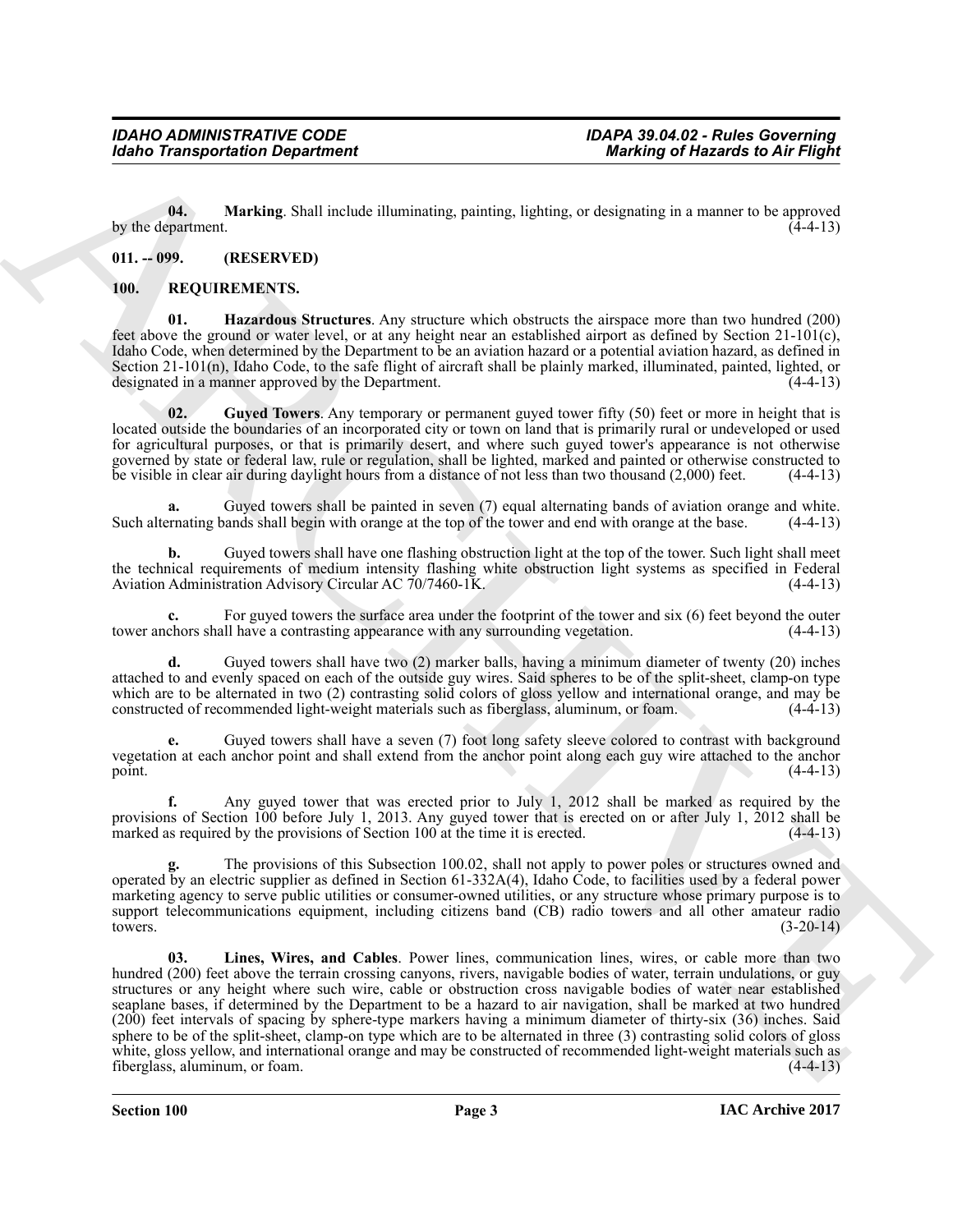#### *IDAHO ADMINISTRATIVE CODE IDAPA 39.04.02 - Rules Governing Idaho Transportation Department Marking of Hazards to Air Flight*

<span id="page-3-3"></span>**04. Spans Between Support Piers**. Long spans that exceed lengths of one-half (1/2) mile between support piers, each pier shall be marked with flashing strobe or beacon lights of a type and brilliance acceptable to the Department if such is deemed pertinent to safety and recognition of obstructions. (4-4-13) Department if such is deemed pertinent to safety and recognition of obstructions.

**05.** Construction. Any construction sponsor is required to submit a notice to the Aeronautics Division trator if his construction meets one (1) or more of the following conditions: (4-4-13) Administrator if his construction meets one  $(1)$  or more of the following conditions:

<span id="page-3-0"></span>**a.** If the proposed object will be more than two hundred (200) feet above ground level at its location.  $(4-4-13)$ 

**b.** If the proposed object will be within twenty thousand (20,000) feet of an airport (\*) or seaplane base with a runway of more than three thousand two hundred (3,200) feet in length; and will penetrate an imaginary surface that is one (1) foot in height for each one hundred (100) feet (100:1) horizontally from the nearest point of the nearest runway.

\* To qualify, an airport as defined in Section 21-101(c), Idaho Code, must be listed in the Idaho Airport Facilities Directory, or in the Airport /Facility Directory published by the US-DOT, National Charting Office or operated by a public entity. (4-4-13)

**c.** If the proposed object will be within ten thousand (10,000) feet of an airport having no runway more than three thousand two hundred (3,200) feet in length; and will penetrate an imaginary surface that is one (1) foot in height for each fifty (50) feet (50:1) horizontally from the nearest runway.  $(4-4-13)$ foot in height for each fifty  $(50)$  feet  $(50.1)$  horizontally from the nearest runway.

**d.** If the proposed object will be within five thousand (5,000) feet of a heliport listed in the "Airport Facilities Directory" or operated by a public entity; and will penetrate an imaginary surface that is one (1) foot in height for each twenty-five (25) feet (25:1), horizontally from the nearest landing and take-off area of that heliport.  $(4-4-13)$ 

Global Transportation Department<br>
Units and power Support Piers, Louis points that concelled to Alter Higher<br>
The state of the matter of the matter of the state and the state and concelled the state of the state of the<br>
D **e.** If the proposed object is a traverse way which will exceed at least one (1) of the standards listed in Subsections 100.05.a. through 100.05.c. above, after its height is adjusted upward seventeen (17) feet for an Interstate Highway, fifteen (15) feet for any other public roadway, ten (10) feet (or the height of the highest mobile objects that would normally traverse the road) for a private road, twenty-three (23) feet for a railroad, or an amount equal to the height of the highest mobile objects that would traverse a waterway or any other thoroughfare not previously mentioned. (4-4-13) mentioned.  $(4-4-13)$ 

<span id="page-3-2"></span>**06. Notice Submittal**. The notice required under Subsection 100.05 of this rule must be submitted: (1-2-93)

**a.** At least thirty (30) days before the construction or alteration is to begin; or the application for tion permit is to be filed. (11-28-90) construction permit is to be filed.

**b.** Immediately by telephone or other expeditious means, with written notification submitted within five (5) days thereafter, if immediate construction or alteration is required as in cases involving public services, health, or safety. (1-2-93) health, or safety.

**07. Notice of Proposed Construction**. A notice of proposed construction or alteration is required so that the Department may: (4-4-13)

<span id="page-3-1"></span>**a.** Depict obstructions on aeronautical charts. (11-28-90)

**b.** Identify appropriate markings as required by Section 21-515, Idaho Code. (4-4-13)

**c.** Be made aware of potential aeronautical hazards in order to minimize their danger to the flying (11-28-90) public.  $(11-28-90)$ 

**d.** Protect the lives and property of persons in the air and on the ground. (11-28-90)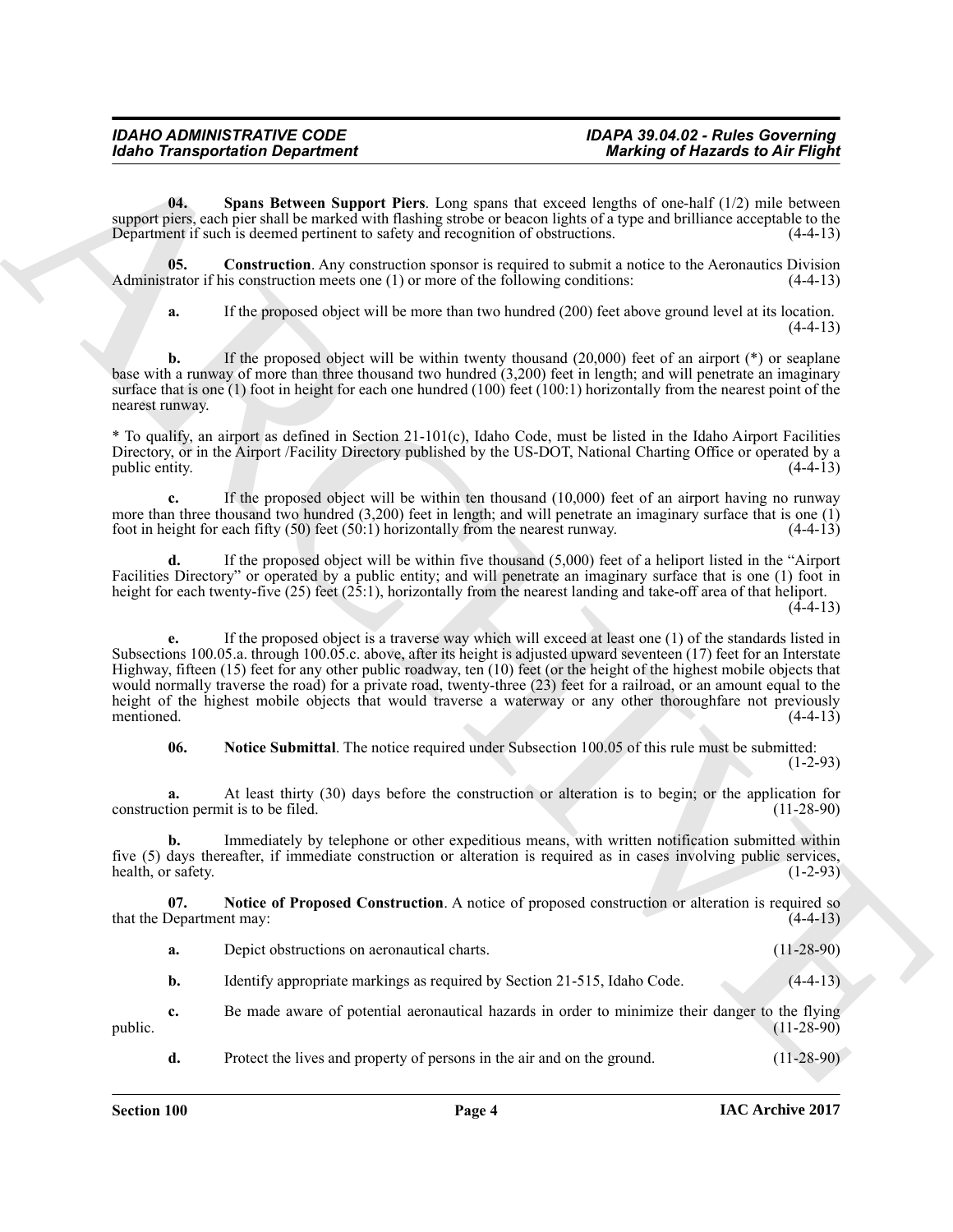<span id="page-4-8"></span>**08.** Submittal of Notice. Written notice of intended construction or alteration must be submitted by mail or hand-delivered to the Aeronautics Division Administrator using the contact information in Section 005 of this  $rule.$  (4-4-13)

<span id="page-4-7"></span>**09.** Intent. It is the intent that the resultant markings required in this rule be compatible with FAA and directives in order to maintain consistency of object marking and lighting. (4-4-13) policies and directives in order to maintain consistency of object marking and lighting.

<span id="page-4-0"></span>**101. -- 199. (RESERVED)**

## <span id="page-4-3"></span><span id="page-4-1"></span>**200. EXCEPTIONS.**

<span id="page-4-6"></span>No person is required to notify the Aeronautics Division Administrator for any of the following construction or alteration: (4-4-13) alteration: (4-4-13)

**Example Transportation Department**<br>
The mail of Northern Archivest Windows of interaction we be constructed in ARCHIVES<br>
The mail of Northern Archivest Windows of the construction of the construction of the solution of t **01. Shielded**. Any object that would be shielded by existing structures of a permanent and substantial character or by natural terrain or topographic features of equal or greater height, and would be located in the congested area of a city, town, or settlement where it is evident beyond all reasonable doubt that the structure so shielded will not adversely affect safety in air navigation. (1-2-93) shielded will not adversely affect safety in air navigation.

<span id="page-4-5"></span>**02.** Antennas. Any antenna structure of twenty (20) feet or less in height except one that would the height of another antenna structure. (11-28-90) increase the height of another antenna structure.

<span id="page-4-4"></span>**03. Air Navigation**. Any air navigation facility, airport visual approach or landing aid, aircraft arresting device, or meteorological device of a type approved by the Aeronautics Division Administrator, the location and height of which is fixed by its functional purpose. (4-4-13)

# <span id="page-4-2"></span>**201. -- 999. (RESERVED)**